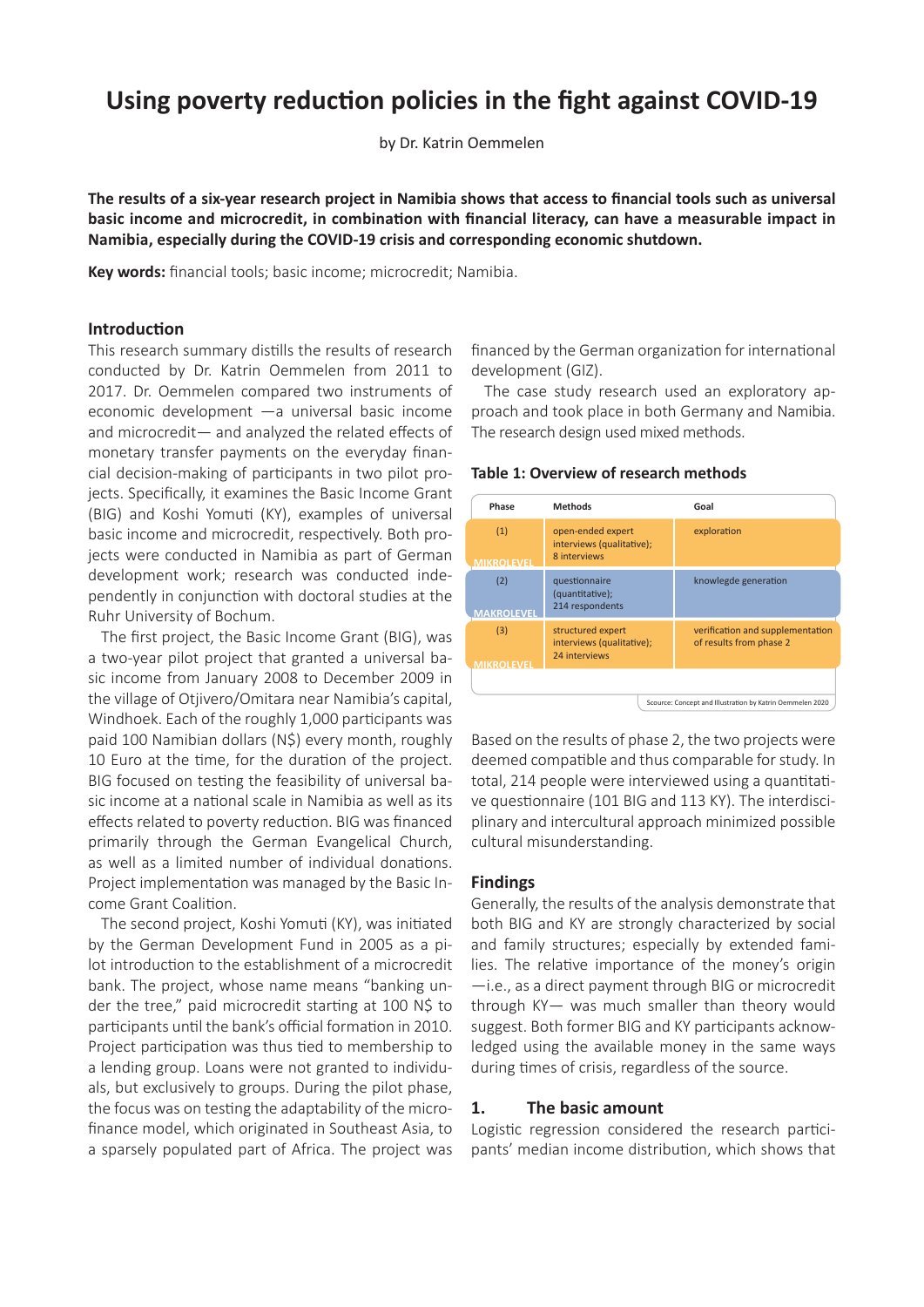Koshi Yomuti recipients had on average a monthly income of 860 N\$ before the project, about the same as BIG participants, with 870 N\$ during the project. This suggests that there is a basic amount, above which available money was no longer used for short-term emergencies, but could be invested in activities that increase participants' income. Participants thus could move beyond worrying about basic survival to think about such longer-term investments. In addition, this basic amount can be connected to long-term successful financial management. Above this basic amount, participants' financial flexibility—and with it their long-term economic success—increased drastically.

## **2. The multi-level cash concept**

The key finding of this research was the development of the "multi-level cash concept." This uses the results of a SWOT analysis of key characteristics of BIG and Koshi Yomuti. It brings universal basic income and microcredit into a new, connected concept. This multi-level cash concept (see figure) is an innovative explanatory model that highlights the strengths and opportunities of both projects in and for Namibia. In addition, this model seeks to utilize the weaknesses and threats found in both projects as existing experiences.

The multi-level cash concept takes into account the research findings from the two case studies to present a strategic solution for future transfer payment projects in Namibia. The figure summarizes how the model works:

The multi-level cash concept finds that a promising approach for future transfer payment projects —whether from the Namibian government or development work— would combine discrete elements from BIG and the pilot phase of Koshi Yomuti, respectively.

BIG demonstrated that a relationship to money was effective in the long term —with the requisite financial highs and lows— requires more than available cash. A combination of cash availability and proper skills and financial literacy appear critical for successful financial decision-making. This reflects the concept of capability developed by Amartya Sen. Capacity presumes that the ability to attain resources —here, the availability of funds— depends on both skills and abilities.

In addition, the research showed that societal acceptance is required to anchor normative and political concepts like basic income in a society. The largest obstacle to acceptance appeared to be the lack of required service linked to payment. The multi-level cash concept imagines this service as an educational requirement in the form of theoretical and practical personal financial literacy training.

Tying such an educational requirement to receipt of a basic income would allow regular lessons for adults as well as students, for example through courses such as "money" or "economics" in school. Including personal financial literacy education as part of general primary or secondary education has been proposed for several years. The research results demonstrate

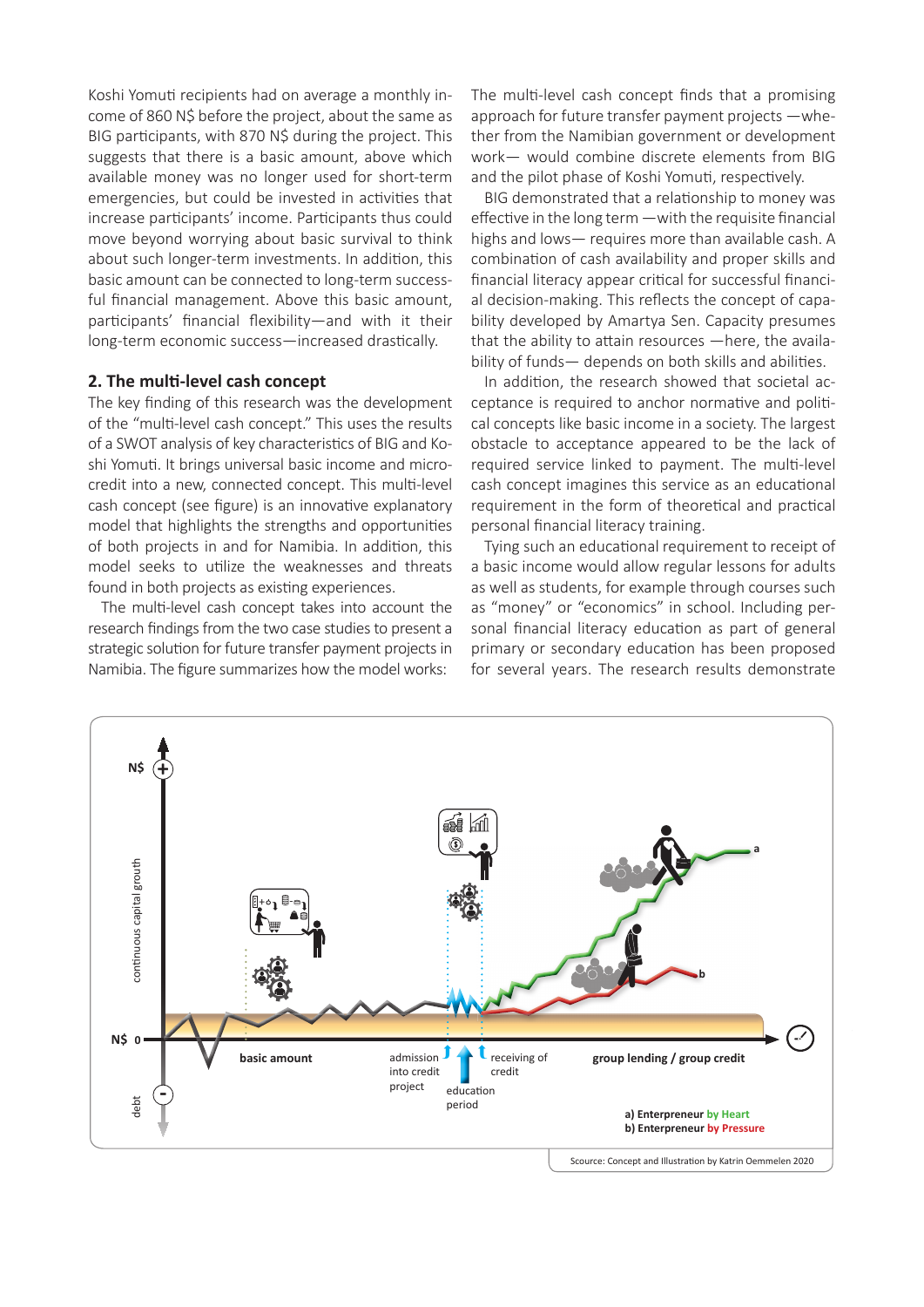how sensible this approach is, because they highlight the unmistakable influence of such financial literacy education on an individual's long-term financial success. This finding is supported by the qualitative content analysis, which found that relevant knowledge, even if not explicitly named, played a critical role in an individual's actions. Fundamental education in personal financial management could be the "drivers' license" for sustainable personal financial management. Gaining fundamental financial literacy, e.g. through elementary education or regular lessons, could be an important tool to nurture individual development that can lead to increased personal responsibility, emancipation, and increased engagement in society.

Because Namibian society is based on agriculture and extended families with family-based social structures that are practiced beyond rural areas and into cities, the multi-level cash concept sees a payment following the BIG concept— for persons up to their sixtieth birthday who live in Namibia and have Namibian citizenship. A payment for this target group would be very close to family money. Beyond defining the target group —if the Namibian government were to cover the costs of implementation— a governmentbased social security system should be realized in Namibia that reduces extreme poverty. Since poverty reduction is one of the focus areas of the current administration, making creation of e.g. a Ministry of Poverty Eradication a reasonable proposal.

The third and key determining characteristic of the multi-level cash concept is the regularity of payments, with no defined end date. Regular and reliable payments are important for two reasons. First, while the BIG pilot phase was starting, participants began thinking about concrete uses in their budget. This could include new regular purchases or saving a certain amount of money in order to make a larger purchase, and highlights purposeful financial planning that would be hindered by irregular or time-delimited payments. The second argument for regular payments relates to the concept of mental accounting. According to this concept, irregular, unpredictable, or random sources of income such as gifts or profits are more easily spent on short-term indulgences. Unpredictable income is thus booked under a different mental account than regular income. The regularity of payment allows a person to mentally add the income to a predictable mental account. This change in mental accounting also changes the potential use toward something more long-term.

The multi-level cash concept acts on two points identified as opportunities in the SWOT analysis. First, microcredit presents the opportunity to bridge income gaps in times of crisis and thus contributes to reduced vulnerability. Second, the multi-level cash concept relates to the Namibian government's goal of strengthening the country's micro-, small- and mediumsized business enterprises (MSME).

From the author's perspective, implementation of a multi-level cash concept would not necessarily require a functioning financial sector in Namibia. A project like Koshi Yomuti, which focused on group microcredit and included financial literacy education as a prerequisite in its pilot phase, could include a subsequent phase of basic income. For this, it would be necessary to adjust Namibia's financial market regulations. It would also benefit from close cooperation between local actors — money lenders, government agencies, and regulators.

The figure also presents two types of borrowers, whose financial success progresses differently after receiving credit. The author refers to these two borrower as "entrepreneur by heart" and "entrepreneur by pressure." The multi-level cash concept summarizes these two types of entrepreneurs in the Namibian context as follows: the first is someone whose heart and soul are fully invested in founding a business. These entrepreneurs by heart include for example the few founders in the BIG pilot project who decided to become self-employed. The second borrower type, the entrepreneur by pressure, is someone who is forced into self-employment due to a lack of opportunities in the Namibian job market. To this person, self-employment is the only option, because, despite the lack of jobs, credit is still available. These borrowers would likely end their self-employment as soon as they found an adequate job offer.

The two borrower types can be differentiated not merely in their posture, but more importantly in the ways in which they could come out of debt. The entrepreneur by heart chooses credit and with it selfemployment, because s/he wants to be self-sufficient. The entrepreneur by pressure, by contrast, sees selfemployment as a transition phase on the way to stable employment. In Namibia, the majority of borrower could be seen as entrepreneurs by pressure.

### **Forecast for the 2020 crisis**

Nearly three decades after Namibia's independence, a large percentage of the country's working-age adults are still in the informal economy or subsistence farmers. The MSME sector, whose boundary to the informal economy is often fluid, has not expanded much despite state and international development programs. Sales are low. An extremely small internal market and the population's weak purchasing power